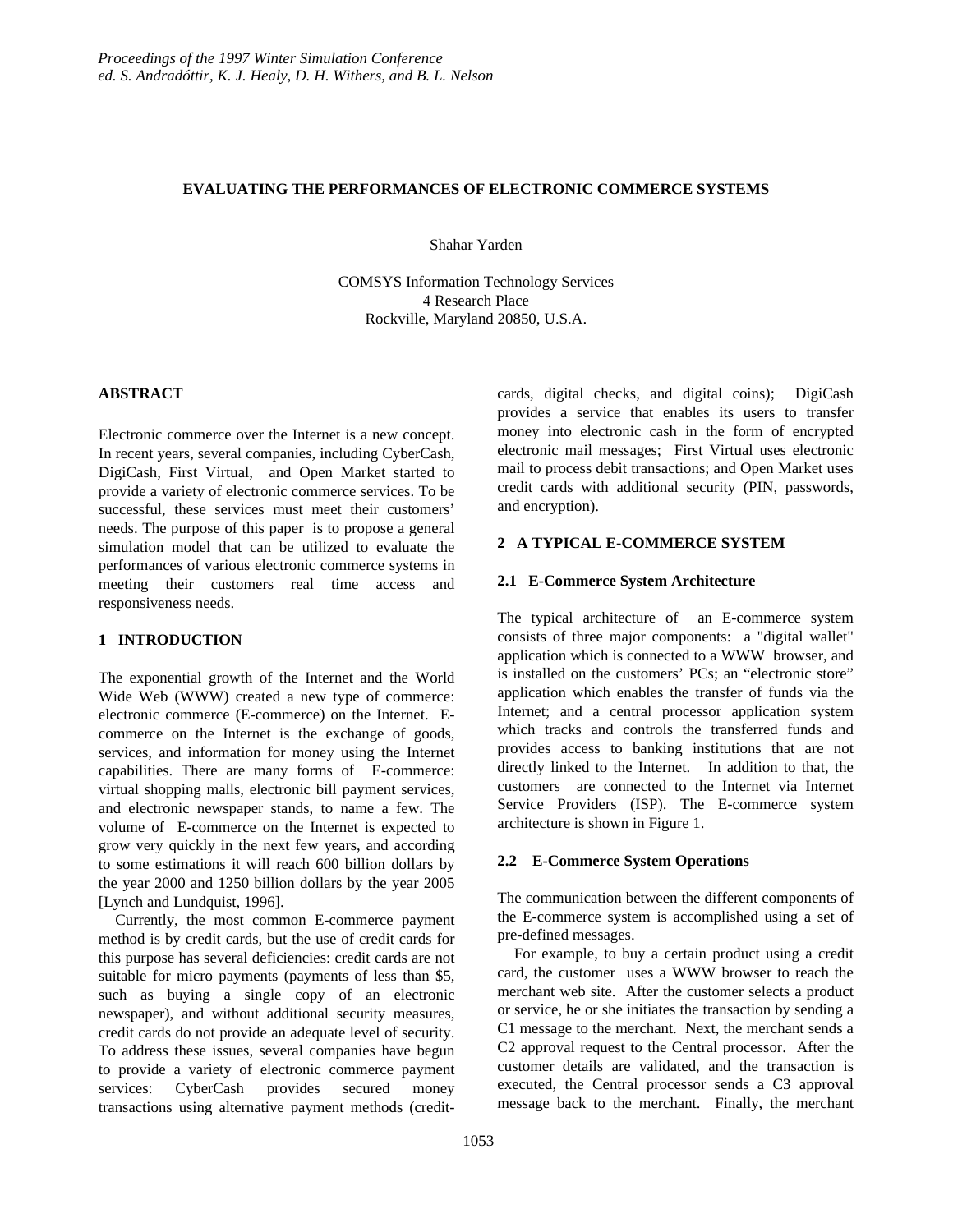completes the transaction and sends a C4 acknowledgment back to the customer. The primary Ecommerce messages are listed in Table 1.



Figure 1: E-Commerce System Architecture

| <b>Type</b>    | <b>Description</b>   | From     | Tо       |
|----------------|----------------------|----------|----------|
| R <sub>1</sub> | Register new user    | Wallet   | Processo |
| R <sub>2</sub> | Approve              | Processo | Wallet   |
| M1             | Move funds           | Wallet   | Processo |
| M <sub>2</sub> | Approve transfer     | Processo | Wallet   |
| B1             | Initiate cash sale   | Wallet   | Merchan  |
| B <sub>2</sub> | Request approval     | Merchan  | Processo |
| B <sub>3</sub> | Approve cash sale    | Processo | Merchan  |
| B <sub>4</sub> | Finalize cash sale   | Merchan  | Wallet   |
| C <sub>1</sub> | Initiate credit sale | Wallet   | Merchan  |
| C <sub>2</sub> | Request approval     | Merchan  | Processo |
| C <sub>3</sub> | Approve credit sale  | Processo | Merchan  |
| C4             | Finalize credit sale | Merchan  | Wallet   |

Table 1: E-Commerce Messages

## **2.3 Digital Cash**

E-commerce cash transactions are executed using digital cash. Digital cash is the most promising alternative to credit card payments on the Internet, especially for micro-payment transactions. Digital cash is a pointer to money that an E-commerce customer transfers from either a bank account or a credit card into an escrow account. When the customer pays with digital cash, the paid amount is transferred from the customer's escrow account to the merchant.

#### **2.4 The E-commerce Messages Structure**

Each message consists of multiple fields (typically between 10 and 50). These fields vary in size between 1 byte and 256 bytes. Each message has a unique transaction number field and a time tag field in addition to the fields that hold the relevant information about the customer, the transaction, and the merchant. There are three types of fields: mandatory (such as credit card number), optional (such as second address), and conditional. The conditional fields enable the use of the same message type for various purposes, for example, using the same M1 message to transfer money from either a bank account or a credit card into a customer's "digital wallet."

#### **2.5 Processing Time**

The system central processor validates and processes all the transactions, and records them in a database. Similarly, all the transactions that are sent to a specific merchant are being validated and recorded by the merchant's application. The actual processing time depends on the central processor hardware and software implementation. Additionally, in order to provide an acceptable level of security, the messages are encrypted. In the context of this discussion, the only impact of encryption is additional processing time.

# **3. ASSUMPTIONS**

The following assumptions are made about E-commerce systems and their operations:

- 1. On average, the E-commerce customers generate 10 transactions per second.
- 2. All of the E-commerce customers can be represented using a single computer group.
- 3. The E-commerce merchants can be represented using three user groups, based on their business: product merchants, information merchants, and service providers.
- 4. The response messages from information merchants to their customers contain the requested information as encrypted attachments. Consequently, these messages are significantly larger than the other messages in the E-commerce system (up to several megabytes).
- 5. The messages generated by the E-commerce system customer service department may be excluded from the preliminary simulation since their volume is relatively small.
- 6. The messages inter-arrival time has a negative exponential distribution with mean  $\lambda$ .
- 7. In order to provide an acceptable level of security, the messages are encrypted. In the context of this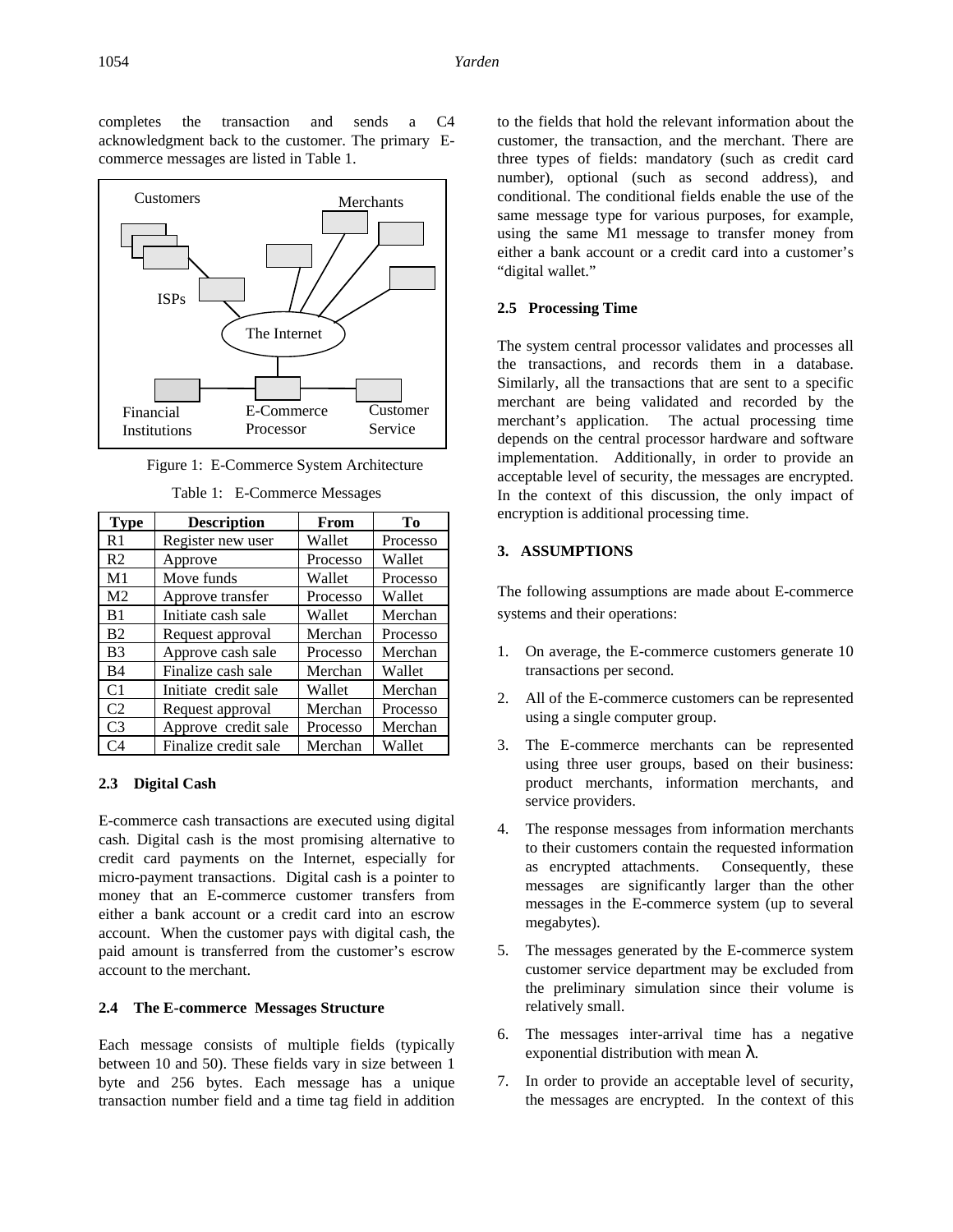discussion, the only impact of the encryption and decryption processes is an additional processing time.

# **4 SIMULATING E-COMMERCE**

### **4.1 The E-commerce system model**

The proposed E-commerce system model consists of two models: a model of the E-commerce network and a model of the E-commerce user profile. The E-commerce network model is shown in Figure 2. It consists of a single computer group that represents the customers, three separated computers groups that represent the three different types of merchants (product, service, and information), and the E-commerce processor. These components are connected through the Internet. An additional computer group that represents financial institutions is directly connected to the E-commerce processor via a private network.



Figure 2: E-Commerce System Model

The detailed design of the simulation requires detailed specification of the various messages, their sizes in bytes, their inter-arrival times, and a definition of the time it takes to process each type of message. The Ecommerce users profile model consists of multiple scenarios. These scenarios describe the customers' generated message distributions, their processing times, different message destinations, different digital cash and credit card transaction distributions, and a variety of Internet delays. Table 2 illustrates the contents of these scenarios.

## **4.2 Quality Of Service (QOS)**

In order to evaluate and interpret the simulation results we need to select a set of Quality Of Service [QOS] parameters. According to a recent survey that was conducted by ORC for MCI, the primary QOS parameters for Internet users are: Real time access, Responsiveness, and Reliability. The following QOS parameters represent these requirements:

- The E-commerce system blockage probability
- Time to complete new customer registration
- Time to complete a money transfer
- Time to complete a digital cash transaction
- Time to complete a credit transaction

Table 2: Typical Scenarios

| <b>Parameter</b>         | <b>Scenario 1</b> | <b>Scenario 2</b> |
|--------------------------|-------------------|-------------------|
| B1 interarrival time     | 0.2               | 0.2               |
| C1 interarrival time     | 0.2               | 0.2               |
| % of product trans.      | 25                | 33                |
| % of service trans.      | 25                | 33                |
| % of information trans.  | 50                | 34                |
| % of digital cash trans. | 60                | 60                |
| % of credit cards trans. | 40                |                   |

# **5 APPLYING THE SIMULATION MODEL**

#### **5.1 When To Apply Simulation**

Simulation should be applied through the E-commerce system life cycle, beginning with a crude simulation model in the design phase, and enhancing this model as we collect more data about the actual processing times and the delays in the system.

#### **5.2 Selecting a Simulation Tool**

The process of selecting a simulation tool was discussed at length by the author in a paper that was presented at the 1996 WSC [Yarden, 1996]. In order to shorten the distance between research and application, and to focus on the E-commerce system rather than on the development of the simulation environment, it is recommended to use a Commercial On The Shelf (COTS) communication simulation package, such as CACI's COMNET III ®.

COMNET III is a discrete-event communication networks simulation environment that contains predefined hardware, protocol objects, and built-in graphics and reporting. COMNET III has two built-in functions that are particularly relevant for this application. One is the response message capability that makes it very easy to simulate cascades of events. The second function is the ability to capture actual communication loads using standard communication probes (such as HP OPENVIEW) and feed them back into the simulation. For more information about communication network